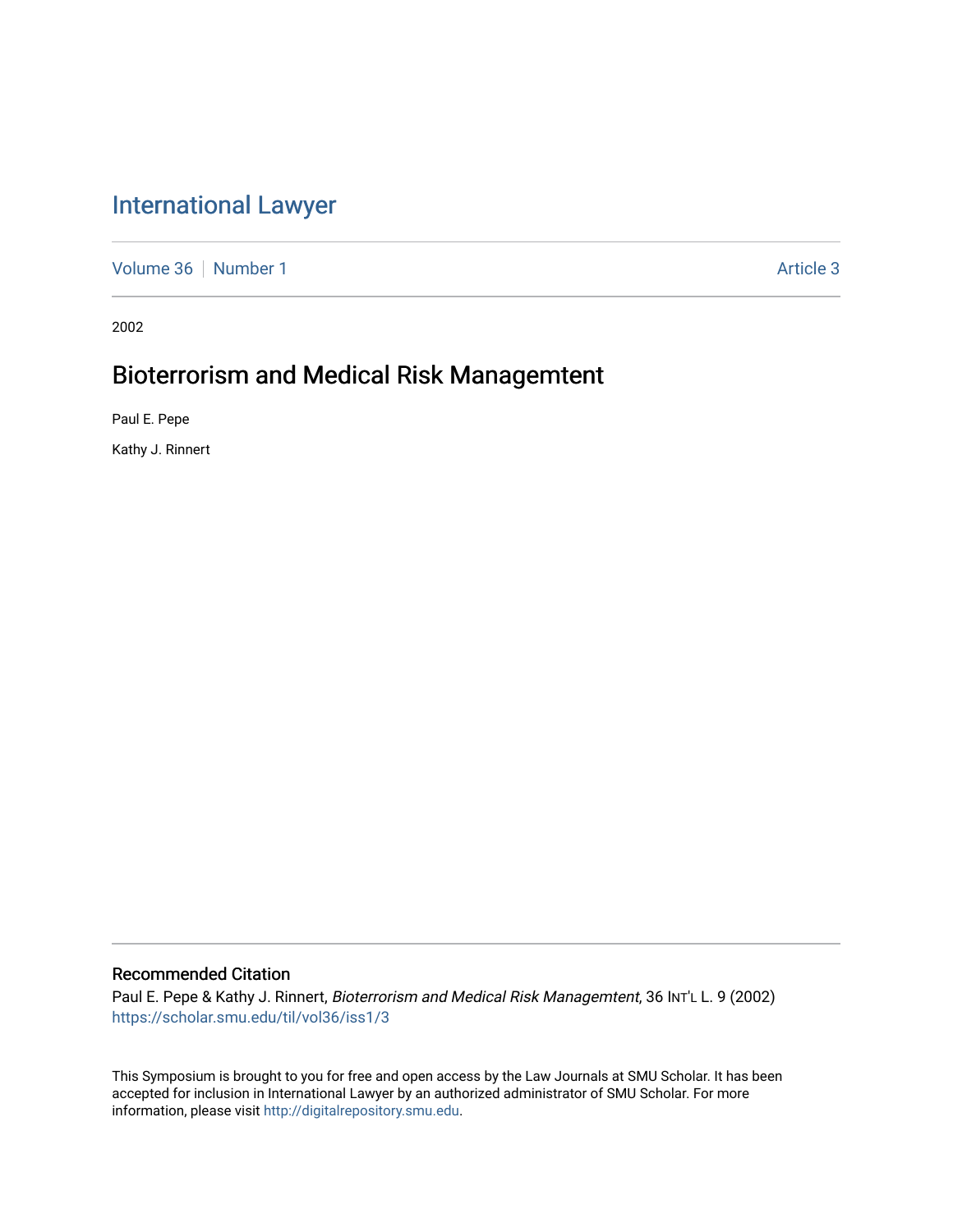## **Bioterrorism and Medical Risk Management**

**PAUL E.** PEPE, MD, MPH **AND KATHY** J. RINNERT, MD, MPH\*

#### **I.** Introduction

There is little that is a certainty or distinctly "orange and blue" in the practice of medicine. What is certain is that most medical decisions are based on probabilities and/or risks of actions-or, very often, inactions. Likewise, when it comes to how we are going to deal with the new threats of bioterrorism, there are also no absolutes. Bioterrorism, defined as the intentional use of biological entities such as bacteria, viruses, and their toxic byproducts to cause harm to humans, animals or plants, is essentially no different in terms of the challenges of medical management.<sup>1</sup> Here too, in the mitigation of a bioterrorist event, as in all medical practice, the medical community will often be faced with weighing the risks of actions and inactions.

For example, being able to differentiate between "the flu" (influenza viral syndrome) and the symptoms of inhalational anthrax in its early stages is very difficult.' However, treating everyone arriving with "flu-like" symptoms at an emergency department (ED) or at a primary care provider's office as if they had anthrax has both medical and fiscal complications.

Yet, inaction, based on the very unlikely probability that a patient presenting with typical "flu" symptoms will have anthrax, will obviously result in a high chance of a lost life if that patient does in fact have an anthrax infection. This is what happened in the index case in Boca Raton, Florida, in the fall of 2001.<sup>3</sup> While the medical community rallied quickly and

<sup>\*</sup>Paul **E.** Pepe is Professor of Medicine, Surgery, Public Health and Chair, Emergency Medicine, at the University of Texas Southwestern Medical Center and the Parkland Health and Hospital System in Dallas, Texas, USA. Dr. Pepe is also the Medical Director for the Dallas Metropolitan Medical Response System (MMRS) for Anti-Terrorism and the Dallas Metropolitan BioTel **(EMS)** System. KathyJ. Rinnert is Assistant Professor of Surgery and Fellowship Director in Emergency Medical Services at the University of Texas Southwestern Medical Center and the Parkland Health and Hospital System. Dr. Rinnert is also the Associate Medical Director and Physician Team Leader for the Dallas Metropolitan Medical Response System (MMRS) for Anti-Terrorism and Associate Medical Director for the Dallas Metropolitan BioTel (EMS) System.

<sup>1.</sup> Donald **A.** Henderson, *The Looming Threat of Bioterrorim,* **283** SCIENcE 1279-82 (1999).

<sup>2.</sup> Thom A. Mayer et al., *Clinical Presentation of Inhalational Anthrax Following Bioterrorirm Exposure,* **286** JAMA 2549-53 (2001); Luciana Borio et al., *Death Due to Bioterrorim-RelatedlnhalationalAnthrax,* 286JAMA 2554-59 (2001); Gina *Kolata,Anthrax Prodsa Rewriting Of Medical Dogma,* Quickly, N.Y. TIMES, Oct. **31, 2001.** *3. See* Kolata, *supra* note 2.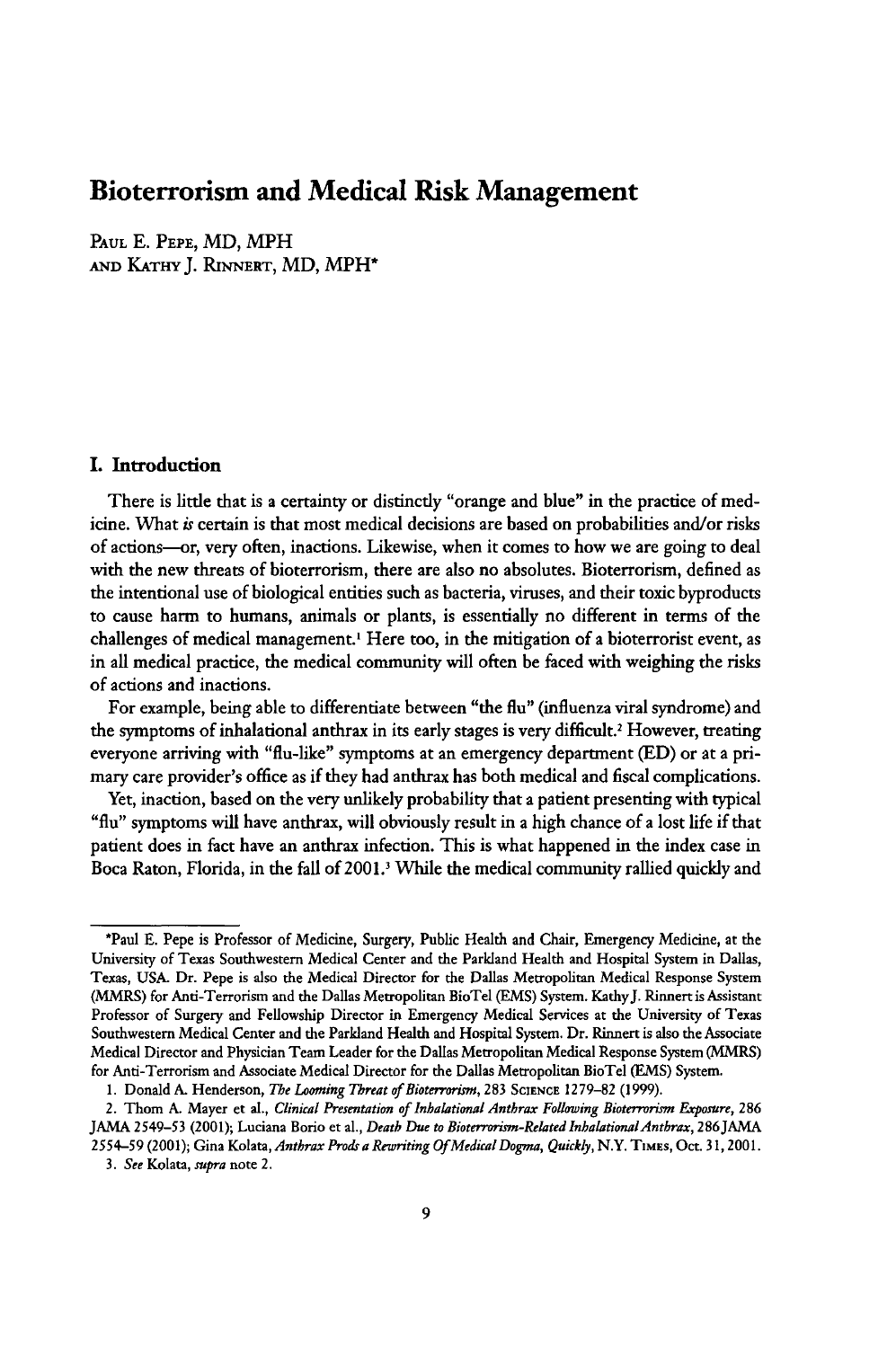#### 10 THE INTERNATIONAL LAWYER

prevented other loss of life after this index case, the risk is always there for the first person(s) becoming sick with anthrax. In the case of anthrax, one cannot be absolutely correct in terms of making an immediate diagnosis with our current diagnostics and the limited **ex**perience that the medical community (fortunately) has had to date with this potential bioweapon.

Still, the practice of "covering all bets" by giving antibiotics to everyone can also be a fatal mistake. There will be people who have severe reactions to antibiotics, sometimes even fatal ones. Likewise, in the case of vaccines, deaths can occur. While smallpox vaccination is **highly** effective and complications are relatively uncommon, the absolute numbers of complications may be high if whole populations are vaccinated.4 Many healthy people can die from this vaccination (made from a live virus) and some very disabling complications can arise, particularly for those with immunologic compromise. Also, compared to forty years ago when we gained our statistical experience with complications from mass smallpox inoculations, there are now many more people living today who are theoretically at higher risk for complications. Today, there are many people infected with human immunocompromise virus **(HV)** or those taking immunosuppressive drugs to treat organ transplantation, and other immune-related conditions. Therefore, public health officials will have to weigh the risks of vaccination versus "non-action" in such cases, not only as public policy, but also in terms of treating or vaccinating individual cases when a true threat exists.

These are some of the issues that the medical community and the public at large must consider in preparing for the global threats of bioterrorism. We must understand, prospectively, the likelihood of imprecise decisions so that we are not continually getting into the mode of "Monday-morning quarterbacking" and not continually trying to second-guess the medical community members who will be trying their best to cope with the evolving and relatively unfamiliar threats of bioterrorism.<sup>5</sup>

The rationale for having this perspective is not to elude culpability if true mistakes are made, but to diminish the complications of public misinformation and inappropriate loss of public confidence. During the intentional anthrax dispersals in the fall of 2001, there were media pundits and "would-be" experts who repeatedly "second-guessed" the public health system. Erosion of public confidence can actually lead to problems more widespread than the root problem itself. Effects on the economy, public mental health and the likes are insidious-and generally unnecessary.

Putting the 2001 anthrax "crisis" in perspective, there were many people exposed to the postal anthrax attacks, but few actually died or became significantly ill. Indeed, despite an under-resourced, and relatively under-supported public health system, the outcome was far better than one would have expected given the magnitude of the exposure and the sophistication and lethality of the bio-weapon employed.<sup>6</sup>

Therefore, in the following discussion, generic issues of risk management in medicine will be considered and, in turn, some of the specific risk management issues related to

<sup>4.</sup> Joel **G.** Breman & Donald **A.** Henderson, Diagnosis and Management of Smallpox, 346 NEw **ENG. J.** MED. 1300-08 (2002); William J. Bicknell, *The Case for Voluntary Smallpox Vaccination,* 346 NEw **ENG.** J. **MED.** 1-3 (2002); Jeffrey M. Drazen, *Smallpox and Bioterrorism,* 346 NEw **ENG.** J. MED. 1263 (2002).

*<sup>5.</sup> See* Kolata, *supra* note 2.

*<sup>6.</sup> See* Borio et al., *supra* note 2, at **2555;** *see also* Morton N. Swartz, *Recognition and Management ofAntbrax -An Update,* 345 **NEw ENG. J. MED.** 1-6 (Nov. 29, 2001); Gina Kolata et al., *Information on Anthrax Is Derived From Cases Mostly Outside The U.S.,* N.Y. **TMES,** Oct. *12,* 2001, at B9.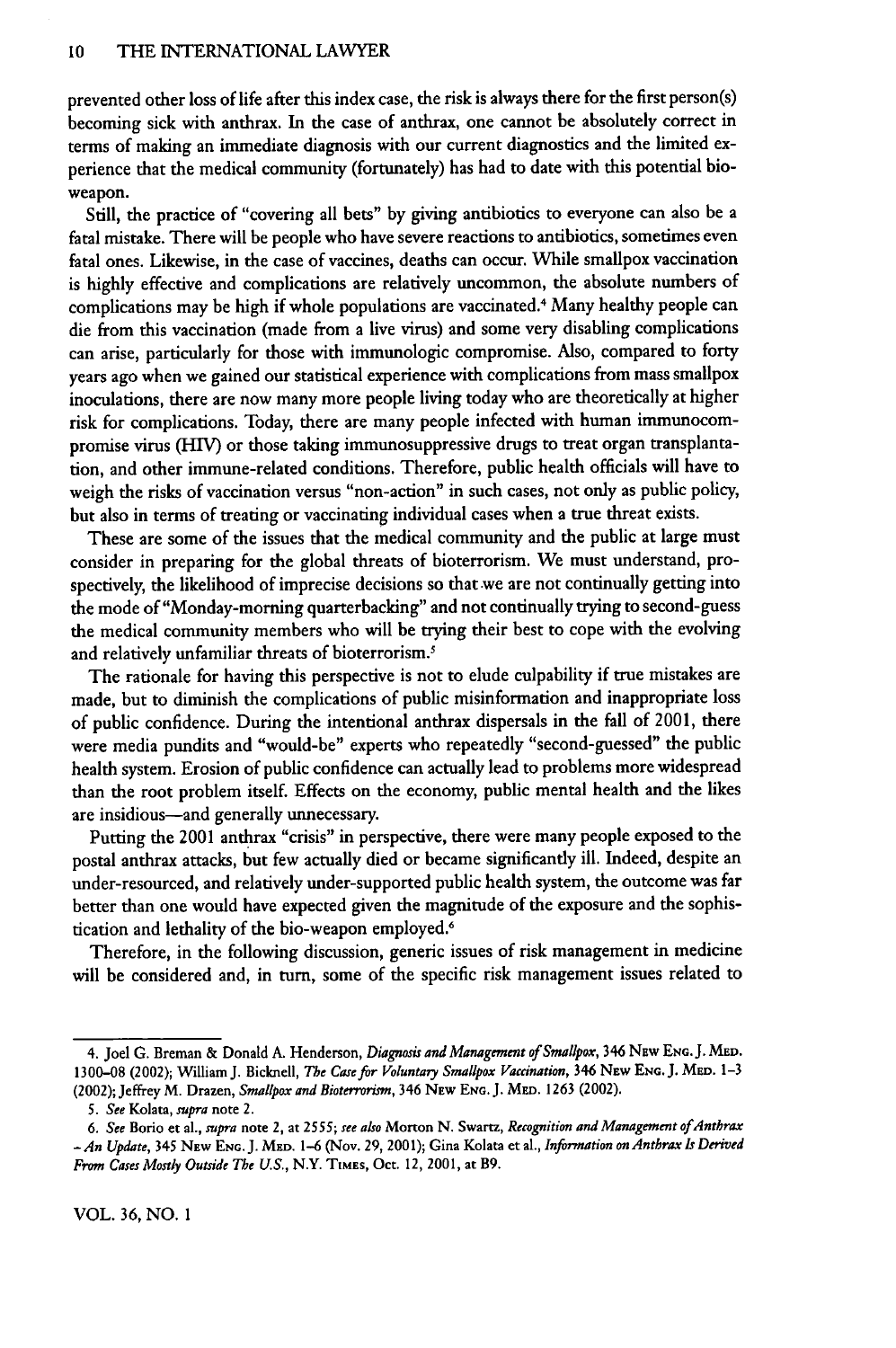preparations for bioterrorism will be addressed and put into perspective. It is hoped that this discussion will elucidate potential opportunities that we now have and will also encourage more support for our public health system.

#### **II. Medicine and the Art of Risk** Management

Medical care is risk management. To a large extent, on a day-to-day basis, medical practitioners are risk managers. For example, in the day-to-day surgeries that they perform, or in the **ED** care of the sick and injured, or in dealing with these new threats of bioterrorism, there is always an inherent element of risk management.

Physicians in such settings (surgery or **ED)** routinely approach these situations in terms of a risk/benefit ratio. Risk/benefit is a common consideration when physicians talk to patients about specific treatment options or when the practitioner thinks about the appropriateness of performing certain diagnostic or therapeutic procedures. Even if a surgical procedure is commonplace, the surgeon still strongly considers the risks for that surgery as a finite potential, even if rare. Often, this consideration is manifested in terms of obtaining consent for surgery, generally as a hedge against subsequent malpractice claims if something goes wrong. But, in fact, long before malpractice and consent concerns, dedicated, thoughtful physicians always make risk/benefit considerations. Likewise, if academic physicians want to conduct new studies or if community physicians simply look to try some new procedures, they must consider the risks and benefits of such initiatives, be they formal investigations or otherwise. Hopefully, in most cases, the physician strives to minimize risk while maximizing benefits, but there are no guarantees against less than optimal outcomes.

Those medical practitioners most likely to help organize and care for victims of bioterrorism already deal with risk management in high profile situations such as resuscitation research and clinical care. For example, physicians specializing in resuscitation and emergency medical services **(EMS)** often attempt to explore new interventions, especially when, in the laboratory, those proposed therapies have been shown to have a high potential for benefit. Although there are always unanticipated risks when the investigational therapies are applied to humans, sometimes such unanticipated risks can be considered to be of negligible concern. For example, if these interventions are applied to victims of cardiac arrest (who generally have negligible chances of survival), the undetermined risks are essentially meaningless because the person is clinically dead. Therefore, the risk/benefit ratio is also negligible.

But in most other areas of medicine, "the truth is rarely pure, and never simple," as Oscar Wilde once said.' For example, in general, a person involved in a motor vehicle collision may have a chance of acquiring an unstable neck injury. Although, statistically, considering all persons involved in car wrecks, the chance of having a broken neck is less than one in one hundred (low risk), the consequences of not taking actions to stabilize the neck in that rare case may be very detrimental. Specifically, the significant risk of developing permanent paralysis if there truly is a neck fracture, uncommon as it may be, begs the need for intervention (immediate spinal immobilization). Also, in this case, the interventions, such as applying a cervical collar and further immobilizing the patient's spinal column, does not

**<sup>7.</sup>** Quoteland, *available at* http://www.quoteland.com/author.asp?AUTHORID **=** 67 (last visited July 20, 2002).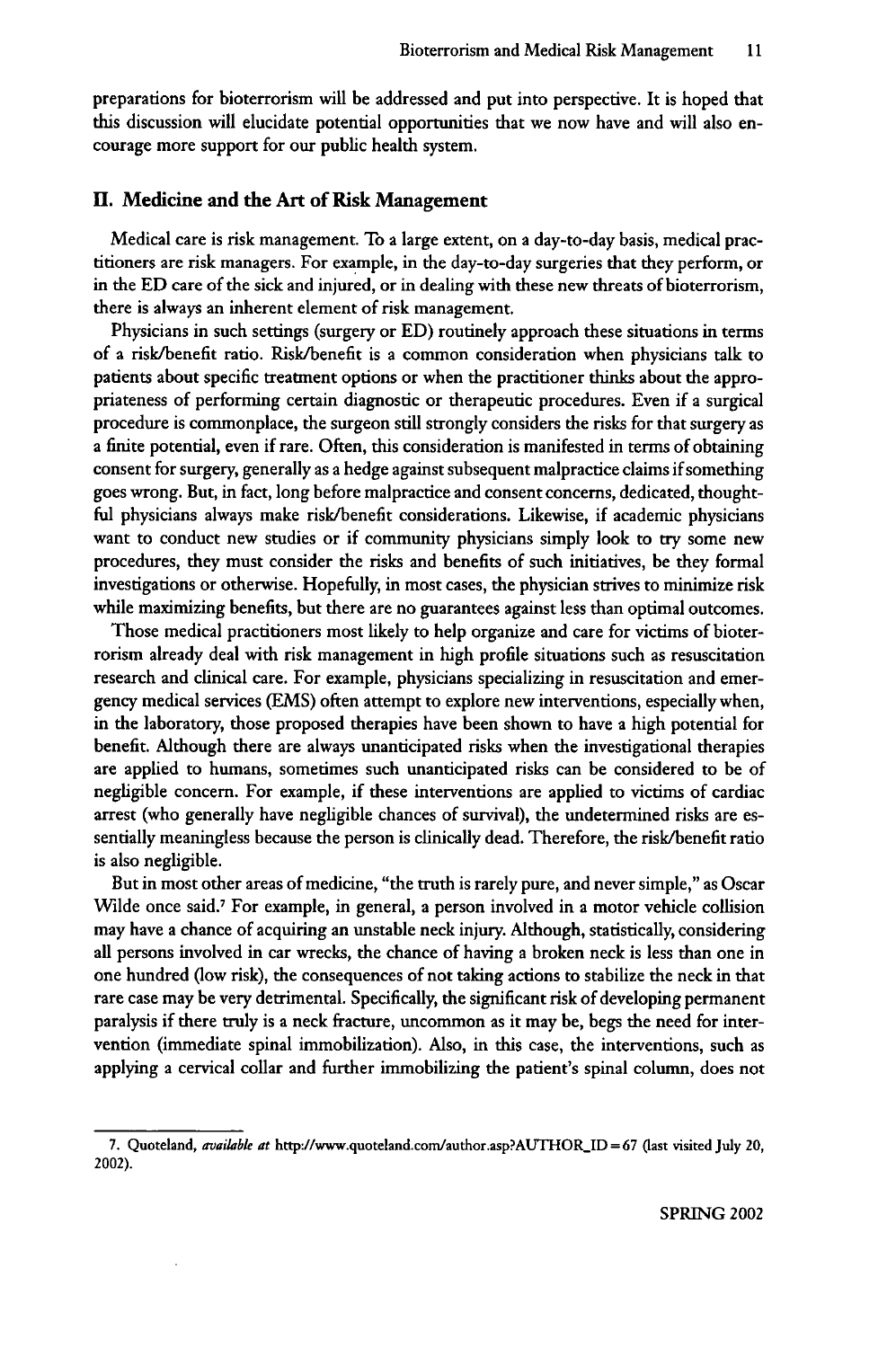involve a lot of risk. In fact, much benefit is derived if such actions can prevent the patient from becoming paralyzed.

Alternatively, physicians and public health officials might still ask if immobilizing *all* car collision patients is worth the cost. It is not always possible to rule out unstable neck injuries short of **ED** evaluation and diagnostic imaging. Therefore, many persons are transported to the hospital simply to rule out occult neck injury. In turn, to prevent a few paralyses, we must spend hundreds of millions of dollars annually to immobilize spines and transport hundreds of thousands patients with little (but some finite) risk of neck injury. The ethical question then arises as to whether such a policy of universal intervention is worthwhile from a societal point of view. This question is the kind of unpleasant public health policy issue that we often have to face and determine prospectively. Accordingly, there are similar implications for the new bioterrorism threats that we, as a society, now face.<sup>8</sup>

#### A. **VARUBLE** RIsK/BENEFIT **CONCERNS**

In addition to relative risks and cost-benefit concerns, it must be recognized that a "right" or "wrong" medical choice depends upon the situation. For example, the average person may believe that certain thrombolytic drugs ("clot-busters") are always good for a heart attack. But, in fact, it depends on the situation. If a man is an hour and 15 minutes into a heart attack at a small, rural facility where they have nothing to offer him except for certain clot-busting drugs (i.e., no cardiac catheterization facilities, etc.), the doctor might inform the patient as follows:

"Well, you *are* having a heart attack, but we're not exactly sure how much of your heart muscle is involved. In general, considering all people with actual heart attacks, mild or severe, there is a ten percent chance that they will die, and a twenty to thirty percent chance that they will develop some degree of chronic heart failure. But, that means that there's a seventy to eighty percent chance that they won't develop the heart failure, and ninety percent chance that they won't die. Still, I can't tell you exactly what your chances are without more specialized tests which aren't available here. But, in general, if I give this clot-buster (a thrombolytic drug) to all heart attack patients, we may limit their chance of dying to one or two percent, or limit their chance of having heart failure to maybe ten percent. But that's the overall statistical odds for all heart attacks. In your case, the odds may be much higher-or much lower. We can't predict right now in this circumstance. Also, I've got to tell you one more thing: if you elect to receive the drug, there's a chance that you might have a serious complication, namely a stroke - there's only a one or two percent chance of that, but, of course, that *may* be better than the alternative of not acting at all."

Obviously, this is a complicated scenario and a patient under the duress (and fear) of his potentially life-threatening illness may not be able to adequately comprehend the pros and cons of this circumstance. What if that man *is* the one or two percent who will have the complication of stroke, but his heart attack, in retrospect, was actually "mild"? Conversely, what if he decides to "takes his chances" and declines the clot-busting therapy, only to die weeks later after developing heart failure?

In fact, the patient may look to the doctor for advice; "What would you do, doc, if you were me?" Unfortunately, in this scenario, even the doctor is unlikely to have a precise

**<sup>8.</sup>** Anthony S. Fauci, *Smallpox Vaccination Policy* **-** *The Need for Dialogue,* 346(17) NEw **ENG. J.** MED. 1-2 (Apr. *25,* 2002).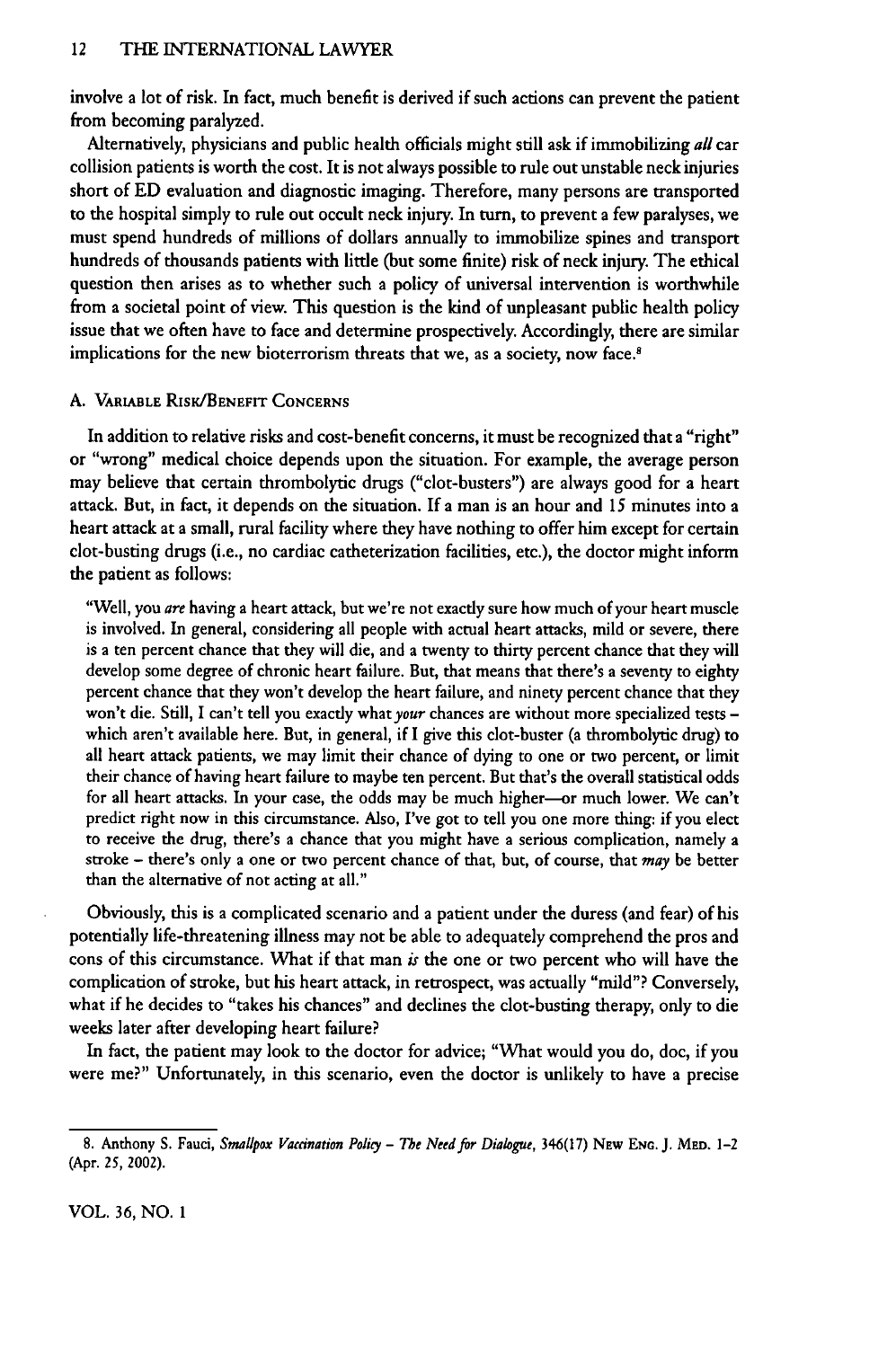answer because the probabilities are not clear, particularly considering the absence of specific diagnostic and therapeutic resources.

These are the kind of issues that many doctors must weigh on a daily basis. These scenarios are extremely difficult, more so than most other non-medical professional decisions, because they involve people and their lives and/or their long-term health. As in the case of the man with the heart attack, the true individual odds are unknown. Therefore, risk/benefit considerations not only depend upon the situation, but like a tornado or earthquake threat, also upon pure chance. Unfortunately, the same may be true when we consider the evolving threats of bioterrorism.

#### B. RISK **CHANGES WITH** EXPERIENCE

Another issue to keep in mind is that in medicine practitioners may come to learn that therapies, once considered lifesaving, may now be considered detrimental. At one time, advertisers for a given therapeutic intervention could say, "Control shock and save lives," and have that claim accepted.<sup>9</sup> Subsequently, based on more experience with the intervention (and better data), the same intervention may be demonstrated to be detrimental as that additional information became available.1'

Also, what is optimal treatment for one person might not be appropriate for another. For example, early in the fall of 2001, the media told the public that "Cipro" (a fluoroquinolone antibiotic, ciprofloxacin) was the drug of choice for anthrax." They also implied that it took "10,000 spores" to get inhalational anthrax.<sup>1</sup> " These claims were based on old information, scenario-specific policies or extrapolated data. 3 Indeed, things do change. For example, the unforeseen mechanisms of the specific attacks may change the previous "rules."<sup>14</sup> The results may even defy, exceed, or confound the expectations of the attacker(s) perpetrating the event. The events of 2001 clearly reinforced this concept. For example, we now have learned a lot more about the possible sequelae of certain anthrax dissemination techniques and, unfortunately, there are probably many other unanticipated threats that we will need to face.

Also, when dealing with terrorism, public health officials face both medical risks and political risks as well. When the threat is unfamiliar and the public is fearful, pressures may be put on political leaders to "take action." In addition, individuals prompted **by** an emotional sense of self-protection for themselves and their families, may make impulsive decisions.

As Goethe once said, "There is nothing more terrifying than ignorance in action."<sup>16</sup> A classic example of this concept is what happened with the "Cipro underground" in October

<sup>9.</sup> Paul **Pepe,** *The Pneumatic Anti-Shock Garment,* PREHOSPITAL **SYSTEMS AND** MEDICAL OvERsIGHT (Kuehl ed., Mosby Lifeline 2002).

**<sup>10.</sup>** *Id.*

*<sup>11.</sup> See* Kolata et al., *supra* **note 6;** *see also* Tara Parker-Hope, *Surge In Use of Cipro Spurs Concern About Side Effects,* WALL **ST. J.,** Oct. **26, 2001.**

<sup>12.</sup> Parker-Hope, *supra* **note 11.**

**<sup>13.</sup>** Thomas V. Inglesby et al., *Anthrax as a Biological Weapon* - *Medical and Public Health Management,* **281** JAMA 1735-45 (1999).

<sup>14.</sup> *See* Kolata, *supra* note 2, at 2552; *see also* Inglesby et al., *supra* note **13,** at **1738.**

**<sup>15.</sup>** Marilyn Chase, *Americans Push fbr Smallpox Vaccines Despite Illness Risk, Need for Stockpile,* WALL **ST. J.,** Nov. **6,** 2001.

<sup>16.</sup> Quoteland, *available at* http://www.quoteland.com/author.asp?AUTHOR\_ID **= 960** (last visitedJuly **20,** 2002).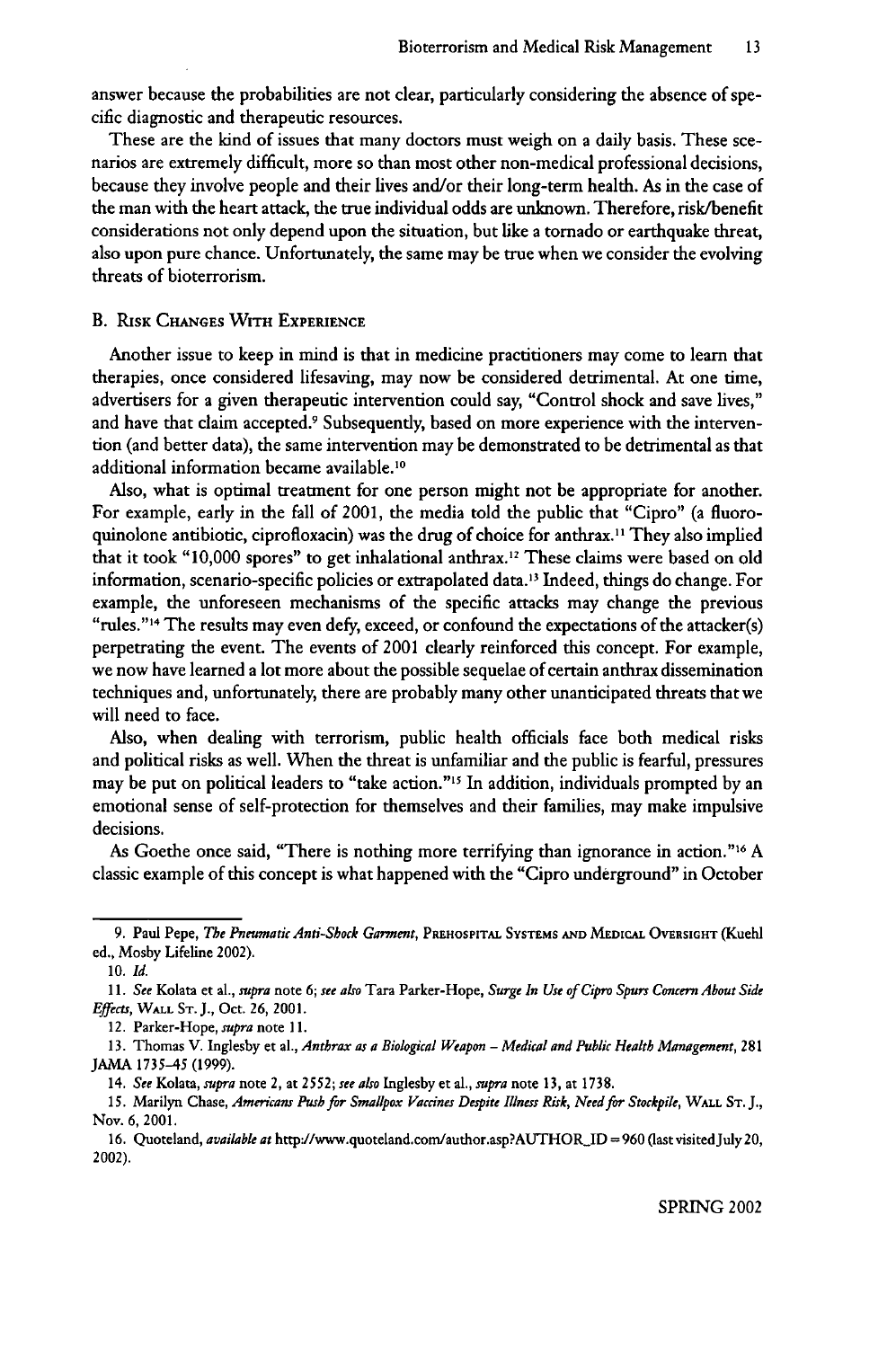of 2001. Many news media reported that Cipro was the "drug of choice" for anthrax based on certain military-based publications developed after the Gulf War in the early 1990s.17 As a result, many people attempted to obtain and hoard Cipro.'8 Soon, Internet purchase sites for Cipro appeared. In fact, this was a problem because, in most cases, Cipro probably was not the best choice of drug (for various reasons). However, it was touted as the drug of choice in certain publications because it was considered to be the "default" therapy to give to military personnel in the event they were exposed to certain penicillin-resistant strains of anthrax that the Russians were thought to be developing many years ago.<sup>19</sup> Military biological experts were not sure if the cheaper, less toxic penicillins (usually effective against naturally-occurring anthrax) would work against those potential anthrax strains. Therefore, it was arbitrarily decided that a new broad-spectrum antibiotic developed after the reported Russian experimentation should be used.<sup>20</sup> Cipro was a relatively new drug back at that time and considered to be a good drug to use until drug sensitivities were identified (within a day or two) after anthrax isolation.

This specific, standing military recommendation was made ten years ago when Cipro had just come on the market. Since then, other drugs have been developed as well. But, more importantly, it should be noted that, in retrospect, the anthrax used in the United States attacks in the fall of 2001 was sensitive to cheaper and safer drugs with fewer complications. With alternatives, we can avoid the potential complications that Cipro causes in children and many other problems that may occur in adults as well.<sup>21</sup> As a matter of fact many of the people who took Cipro after possible exposure in the Northeast U.S. (in fall 2001) stopped taking it within a week. Many elected to stop the medication altogether as a result of side effects. Even if Cipro was initially used (because of unknown drug sensitivities early on), the other cheaper drugs with fewer side effects could have been substituted once bacterial sensitivities were determined (a day or two after initial therapy with Cipro).

Compounding the misunderstandings about "drug of choice" were the Cipro Internet sites and hoarding phenomenon. In addition to wasted expenditures for the individuals involved, there also was a potential threat that many people, who might actually need Cipro, might not be able to obtain it if supplies were being stockpiled by unexposed, but worried, individuals.<sup>22</sup> There is also the concern that, if many people start taking this drug empirically and randomly, this could lead to the development of Cipro-resistant bacteria, a common mutational phenomenon that can occur with certain antibiotics that are used widely. Therefore, these considerations have major implications for all of us as a society and they deserve to be addressed in our risk management of bioterrorism. Interestingly, there are now government lawsuits levied against the Cipro Web sites. The attorney generals of Washington State and Florida partnered in a lawsuit against the administrators of these Internet sites as well as the doctors who were responsible for this inappropriate prescription technique.

Nevertheless, the "mis-information super-highway" seemingly opened into a 10-lane interstate during the fall of 2001. Almost daily, another anthrax pundit promulgated a new public scare; "the sound-bite du jour" as many of us called it. As stated previously, during

21. Parker-Hope, supra note 11.

VOL. **36,** NO. 1

<sup>17.</sup> Inglesby et al., *supra* note 13, at 1737.

<sup>18.</sup> Parker-Hope, supra note 11.

<sup>19.</sup> Inglesby et al., *supra* note 13, at 1742.

<sup>20.</sup> *Id.*

<sup>22.</sup> *Id.*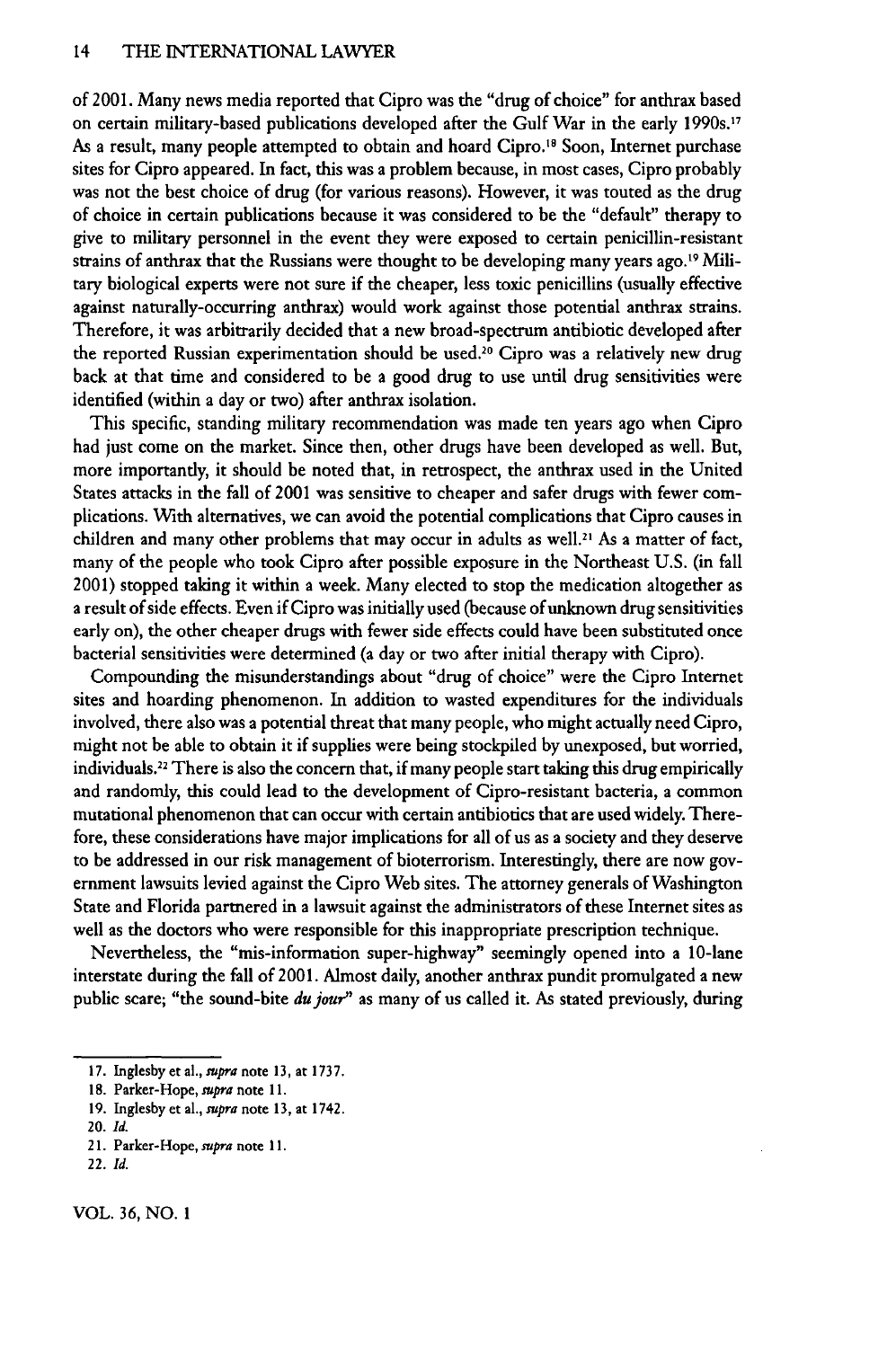the anthrax scare of 2001, the media reported, "It takes eight-to-ten thousand spores to cause inhalation anthrax."<sup>23</sup> But what does that mean to members of the public – are they now safer - less safe? How much *is* ten thousand spores? In essence, that extrapolated information comes, in part, from primate experiments that, in essence, showed that the "LD50" for the animals in a basic experimental setting, was about 2,500 to 55,000 spores.<sup>24</sup> **LDS0** means that the lethal dose in 50 percent of the animals probably averaged about ten thousand spores. In reality, we all want to know the LD1. In other words, what level of exposure is enough to kill anybody? So that media sound-bite *dujour* was rather meaningless for the public. After all, physically-speaking, 10,000 spores is no more than a speck of dust.

The public also heard that anthrax was "ninety percent" fatal. Some even qualified that *inbalational* anthrax was 90 percent fatal. But where did these "facts" come from? It is believed that most persons quoting this statistic are referring to the inadvertent anthrax aerosol exposure in Russia during the 1970s in which approximately 90 percent allegedly died (Boris Yeltsin opened up a retrospective investigation in the 1990s regarding this previously unreported event).<sup>25</sup> However, it is believed that many of the persons falling il were elderly people and most of them were smokers. At the same time, it is also believed that thousands of people were probably exposed to the anthrax cloud and that consideration should be kept in perspective as well. Also, the Russians in that area did not have access to the kind of diagnostics and therapies that we have in the U.S. today, so a 90 percent death rate may be an overly pessimistic prognosis. Nevertheless, *any* rate of death is still of concern.

It has been reported that Goethe once said, "When facts are scarce, words soon take their place."<sup>26</sup> Many people criticized officials of the U.S. Public Health system and Secretary of Health and Human Services, Tommy Thompson, for their initial approaches to the anthrax problem in the fall of 2001. However, those officials were making decisions and making assumptions based on material that had been recently published (1998-1999) and these publications were based on the best available knowledge at the time. We have learned much about anthrax since then and are being more careful about accepting prior assumptions now. To our knowledge, no one *in any country* had ever had an exposure similar to the U.S. postal system anthrax attacks of 2001 and never with the kind of weapons-grade agent that was used here. Relatively speaking, the anthrax attack of 2001 was handled very well. Reportedly, the medical community in Boca Raton, Florida, where the first anthrax case appeared, had not undergone as much of the typical anti-terrorist training seen in many other major urban centers. While the first man identified with anthrax died, local medical authorities rapidly and accurately diagnosed the problem and treated all of the other people possibly exposed, even though this was a new challenge to them.

Nevertheless, as more and more high profile people became exposed, the situation became more and more political and there was pressure to treat everybody with antibiotics. Again, putting the 2001 anthrax attacks into perspective, a dozen people died but thousands of people were exposed. To some extent, there was a lot of "overkill"-much of it due to

**<sup>23.</sup>** *See* Kolata et al., *supra* note 6.

<sup>24.</sup> Inglesby et al., supra note **13,** at 1742.

<sup>25.</sup> Matthew Meselson, *The Sverdlovsk Anthrax Outbreak of 1979,* **SCiENcE** 1202-8 (Nov. 18, 1994), *at* http.J/www.pbs.org/wgbh/pages/frontline/shows/plague/sverdlovsk(last visited July 20, 2002).

<sup>26.</sup> Quoteland, available at http://www.quoteland.com/author.asp?AUTHOR\_ID = 404 (last visited July 20, 2002).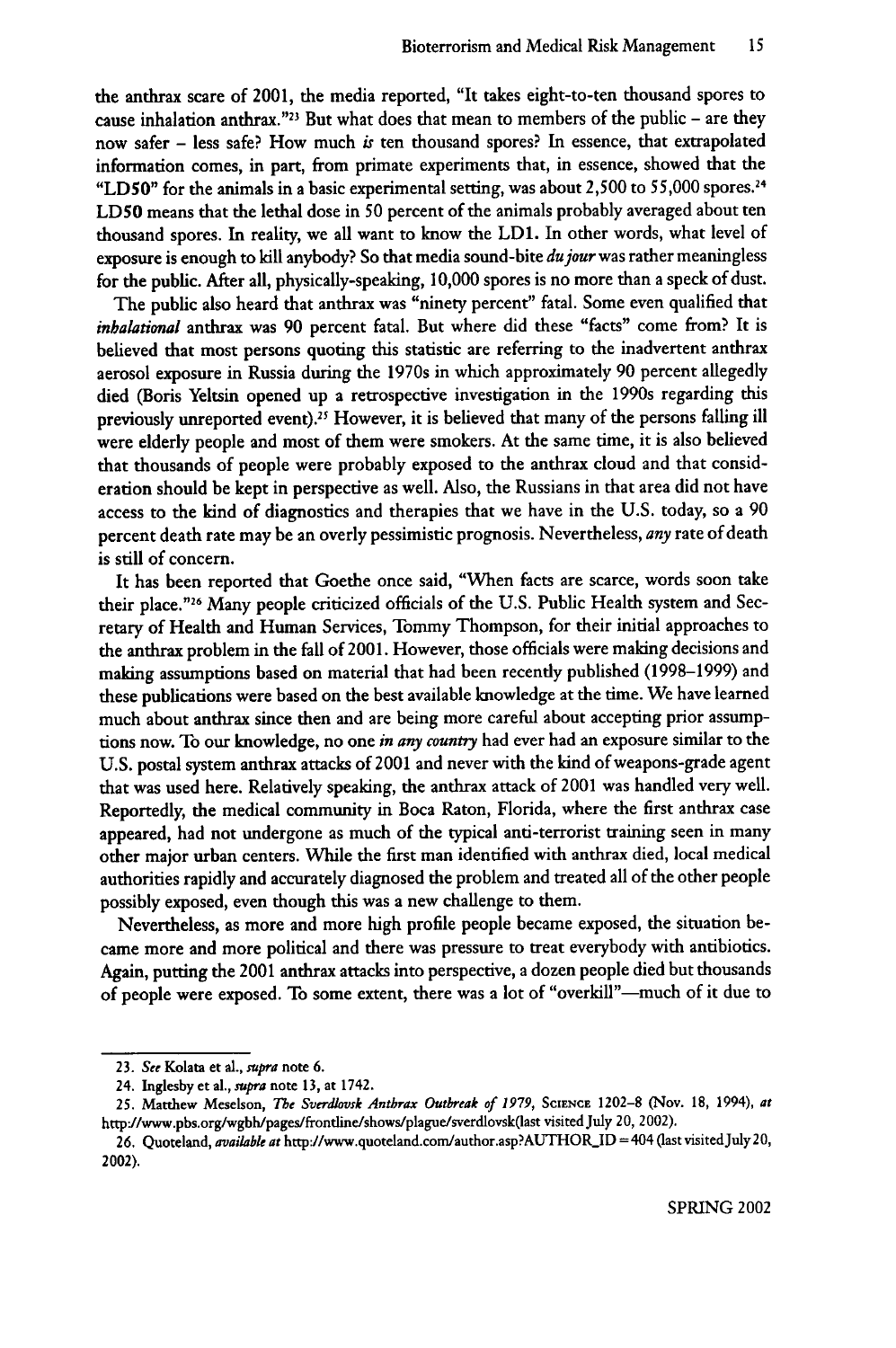political pressure, not medical appropriateness- to treat many people with antibiotics, though their risk was low. In essence, the risk management of bioterrorism may not be purely medical risk management.

Ironically, if an earthquake happens or a killer hurricane occurs, there seems to be a general resolve that a certain number of lives will be lost. It is almost an expectation that there is going to be a certain number of deaths and injuries despite development of reinforced building codes, early warning systems, and other governmental interventions. No government can completely protect its entire population from all evils. It can only hope to minimize the risks. It is not good if one person dies but still one must keep in mind that there is going to **be** some risk of death when it comes to an unexpected attack. Public safety and public health officials will do their best to prevent such occurrences, to maintain vigilance, and to uphold appropriate surveillance. Still, this does not mean that physicians should treat everyone with flu-like symptoms with antibiotics unless there are additional pieces of evidence. Bioterrorism, like all other medical conditions, including early heart attack and stroke, is a risk that, with preventive measures, can be dramatically decreased, but not entirely eliminated. Keep in mind that, according to the latest statistics, on any given weekend, more than **100** people will die prematurely on the nation's roadways because of drunk drivers and more than another 200 will die unnecessarily because their loved ones had not bothered to learn the very basic skill of cardiopulmonary resuscitation (CPR).<sup>27</sup> In other words, each week, year after year, hundreds of Americans die prematurely and unnecessarily. Perhaps we all should ask, "Where is the political pressure for those cases of medical risk management?"

#### M. **Threats** to Globalization As Well As Day-to-Day Medical Care

In the medical community there is concern that there may be less globalization as a result of bioterrorism. There are various international standards for medical practice that are continually in development. But such initiatives may now be compromised. Fewer medical experts may travel to different countries to work on such consensus processes. In addition, there may be less international collaboration on research. This will have negative effects on public health because it could put us behind in terms of scientific advances.

Another problem that the medical community faces in terms of preparing for weapons of mass effect (WME) is that there is going to be a further drain of resources for the already stressed **U.S.** healthcare system. There will be a certain degree of prioritization of the federal budget for anti-terrorism projects and, more than likely, money will be disproportionately targeted for military and law enforcement needs. In turn, monies may be directed away from healthcare needs including clinical care, medical education, and scientific research. Also, there will be an increasing amount of "non-productive time" for many in healthcare as their time is being consumed more and more in terms of preparing for bioterrorism and other security issues. Instead of being focused primarily on clinical care, education, and research many healthcare practitioners' time will **be** further diluted **by** anti-terrorism planning meetings, policy development, specialized education, and related training.

VOL. 36, NO. I

**<sup>27.</sup>** Paul Pepe, *Clinical Update: Ensuring the chain* of *survival in our community, 87* **DALLAS** MED. **J.** 290-3 (2001).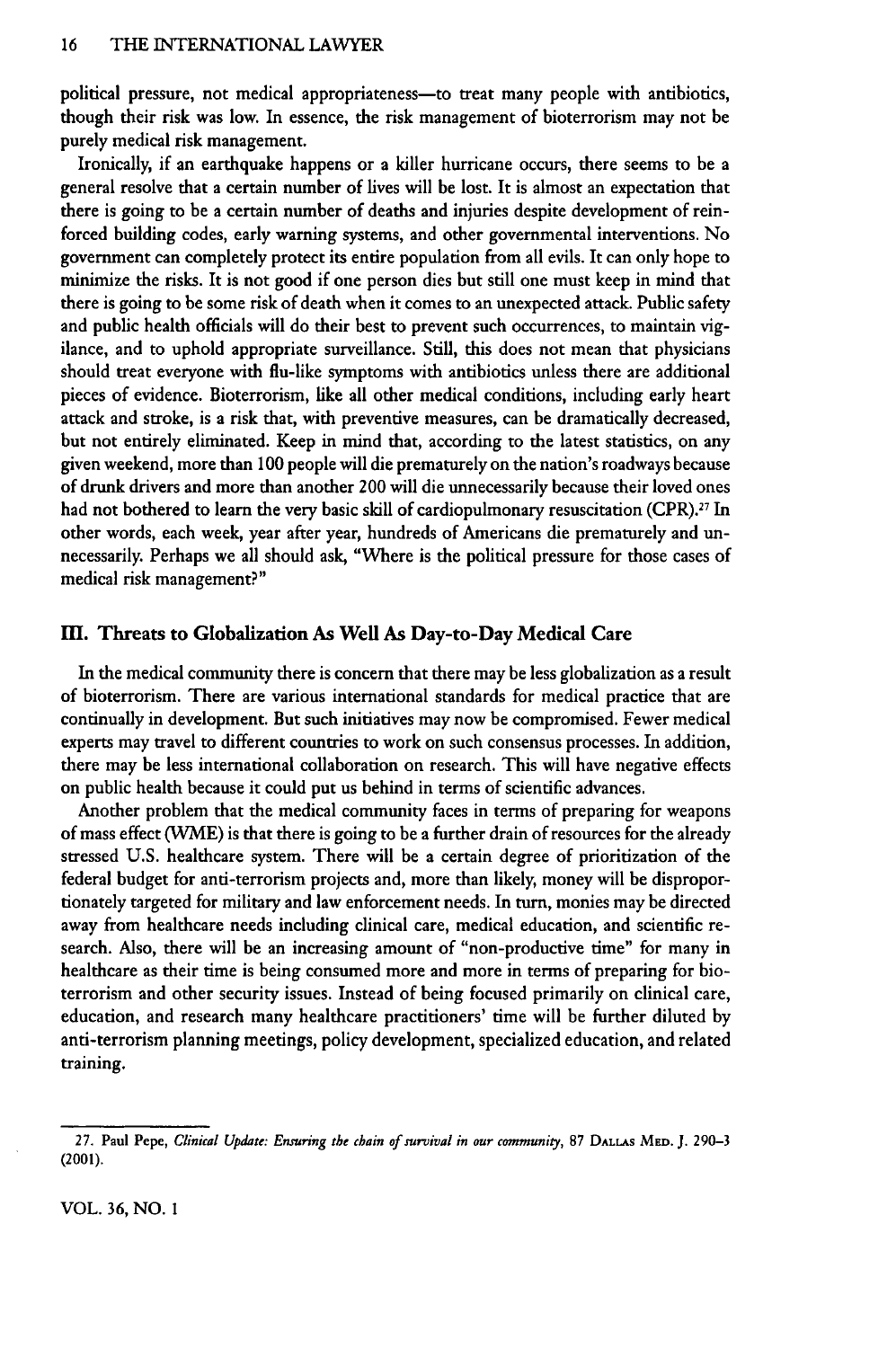#### A. THE RISKS OF DILUTING MEDICAL FOCUS

In some academic centers, the time spent on anti-terrorism activities is now consuming administrative and training time that would be comparable to the full-time equivalent (FTE) efforts of several faculty members. This time is spent participating on an increasing number of panels and committees to do more and more planning for the possibility of terrorist strikes. From internal policy development and evaluation of internal capabilities to community and regional liaisons, many medical professionals are compelled to participate in working relations with law enforcement, emergency operations centers, regional health departments, political leaders, other physicians, and hospital representatives. Then, there are all of the additional training obligations, whether it is for medical students, physician colleagues, nurses, laboratory workers, and many others including the public at large.

While healthcare agencies and emergency planners may all agree with these activities, who will be willing to pay for this expenditure of time and effort? Physician salaries are relatively high and, classically, physician time is paid for through clinical services. But this dilution of time detracts from clinical service (which generates patient fees), educational activities (often paid in part through tuitions), or research time (often paid through related grants). Perhaps anti-terrorism monies need to take into account the critical need for this expertise and the time that it takes to provide **it.**

#### B. PLANNING FOR BIOTERRORISM RISK **MANAGEMENT**

The threat of bioterrorism imposes special risk management challenges that medical providers must address. For example, as previously mentioned, in the case of smallpox vaccination, there is risk/benefit challenge that we now face for what is really a "theoretical risk." The reason that smallpox is being called a theoretical risk is that the public health community eradicated the disease from the face of the earth by the late 1970s. However, cultures of the virus were maintained in two laboratories, one being at the Centers for Disease Control (CDC) and the other at the Vector laboratory in Russia.<sup>28</sup> It is generally considered that the CDC stores are (and have been) safe, but many bioterrorism experts believe that we cannot be entirely sure about the safety and security of the Russian cultures. Indeed, many authorities believe that several terrorist nations have hidden smallpox cultures and that many may even have weapon-grade forms of smallpox. Therefore, this could still be considered a theoretical risk, so for now, public health officials are aggressively preparing for this potential threat.

Likewise, it is generally believed that our domestic (CDC) laboratory cultures are secure; however, there is a possibility that the anthrax attacks of 2001 were domestic in origin. Thus, it is possible that there are those in our own country with laboratory expertise who may be willing to harm their fellow citizens.

While the medical community may therefore want to prepare for a smallpox attack, should it do so **by** vaccinating all Americans now? **29** It must be recognized that the smallpox inoculation is derived from a live virus (vaccinia). If given to a person with **IV** infection or any other immunological compromise, there is a risk that such individuals may die from

<sup>28.</sup> Fauci, *supra* note 8, at 2.

<sup>29.</sup> *See* Breman & Henderson, *supra* note 4, at 1304; *see also* Bicknell, supra note 4, at 2; Drazen, *supra* note 4, at 1263; Fauci, *supra* note 8, at 2.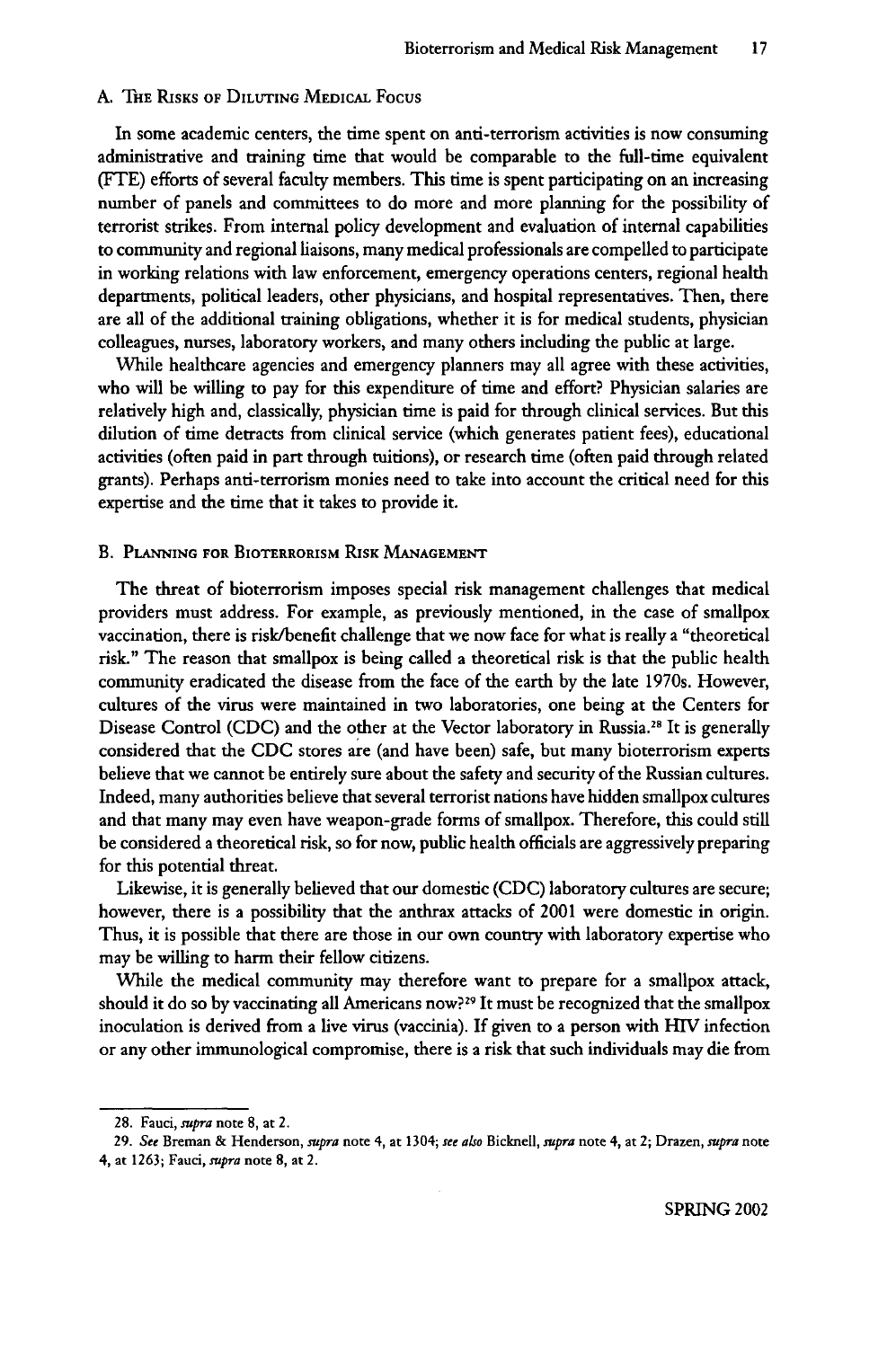an overwhelming infection from the inoculation virus. In addition, though rare, on any given day, many "normal" individuals receiving the vaccination could develop complications from the live virus inoculation. At the current time, without further proof of a threat, our national public health policy is not to vaccinate everyone. However, there are those that believe that if we are ever attacked, thousands may die and based on prior statistics of complications, universal vaccination of all Americans would only lead to a couple hundred deaths.<sup>30</sup> In addition to the concept of "theoretical risk," the counterarguments to this proposition are that there are many more immunocompromised persons alive today and that there are also many more complications that can occur especially in persons with underlying skin diseases.<sup>31</sup> Thus, the risk management decisions here are difficult in terms of public health policy. What if we are attacked and many people die? Should we blame the current public health leaders or simply recognize that they used their best judgment given the most up-to-date medical and intelligence information?<sup>32</sup>

Also, if we do have a true smallpox outbreak, we may need to vaccinate thousands of people en masse in a given region. We would first need to vaccinate the medical personnel providing the inoculations as well as their family members. But if the family member (or any other exposed person) has excema, has an asthma attack that has been treated with large doses of steroids, or has a transplant that has been treated with immunosuppressive drugs, current protocols might exclude such persons from vaccination. If so, how would a person terrified of the smallpox attack react to this exclusion? Also, if we deny vaccination for such patients, are there civil rights issues that must be prospectively considered? If an immunosuppressed person says, "O.K.--but I still want to be vaccinated and I'll sign a waiver," and public health officials do so, are they still liable if the vaccinee then gets sick (or even dies)? Or what if public health officials simply say, "We can't vaccinate you," and then the immunocompromised person does develop smallpox? What then? Should these issues be decided through development of prospective criteria or perhaps legislated indemnification? While the process may be difficult, one should then consider the difficulties and perceived inequities involved in a retrospective decision-making process. Clearly, if at all possible, medical providers, legislators and other legal minds must attempt to define public policy in a prospective fashion.

Other legal considerations include the problem of "right to public assembly" or "freedom of movement" when quarantines are imposed to halt the spread of a highly communicable infectious disease. Other issues involve individuals' "right to privacy" when the sharing of infectious disease exposure information could be of benefit to the public. Other risk management issues include the need to modify current rules and regulations regarding patient transfers in public emergencies as well as the use of "civilian" volunteers in a mass exposure situation. **All** of these considerations should be examined prospectively to establish appropriate policies or modified regulations.

Then again, if we do establish prospective rules, should we also provide for flexibility in them as we learn more about the biological threat and the true risk of the vaccination and other prophylaxis in modern day America?

VOL. 36, NO. *I*

**<sup>30.</sup>** *See* Breman **& Henderson,** *supra* note **4.**

**<sup>3</sup> 1.** Fauci, *supra* note **8,** at **2.**

**<sup>32.</sup>** *Id.*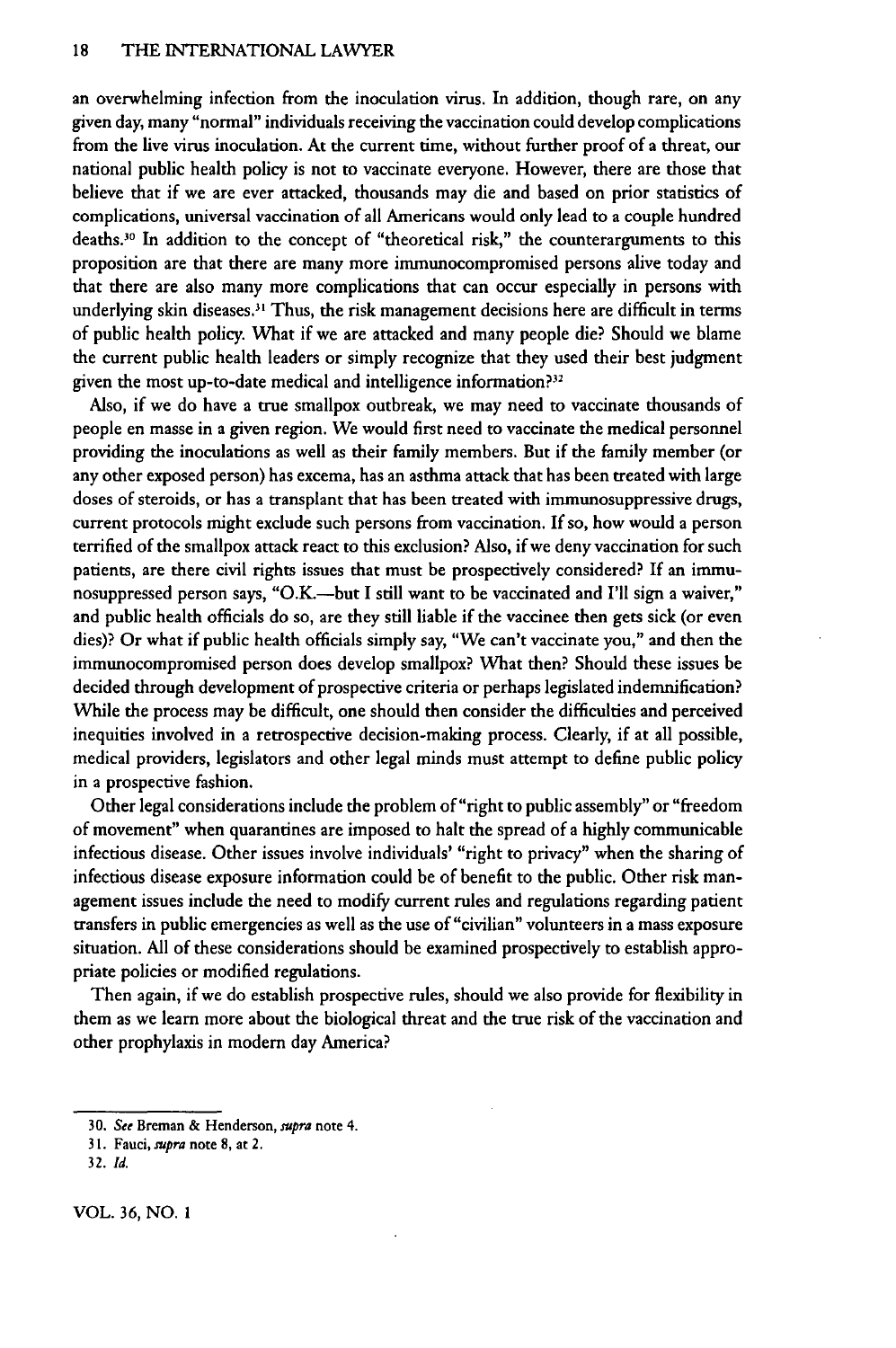### **IV. Some Positive Opportunities in the New Era of Bioterrorist Threats**

"So if life hands you those lemons, make lemonade."" Despite the terrible **new** threats, there are opportunities now to improve our public health system. **If** we improve laboratories and surveillance systems for bioterrorist threats, we would also be improving medical care for other public health threats such as food borne epidemics, influenza, and perhaps other heretofore unforeseen infectious diseases (e.g., **HIV** in the early 1980s, West Nile Virus in the 1990s). In other words, if we improve our surveillance mechanisms and public health laboratories, it would not only assist with the mitigation of a bioterrorism event, but also help to improve day-to-day healthcare in the United States. In many municipalities, our public health system has been ignored and often left to languish. Therefore, the current milieu provides an opportunity to improve our systems of public health overall. We may also improve vaccine research **by** prioritizing this area of research. In fact, we may be able to produce vaccines that will not only eliminate certain infectious diseases, but even prevent some types of cancers as well.

The current terrorist threats may also prompt us to improve hospital infrastructures and related services, including security and capacity issues. We may also prepare for other disaster situations (e.g., floods, hurricanes, earthquakes, tornadoes) **by** improving emergency communications systems or **by** cross-credentialing hospital personnel so that, in case of emergency, they may go to work at another healthcare facility if necessary (e.g., when their own facility is incapacitated). It must be recognized that hospitals themselves may be terrorist targets. **By** establishing prospective plans that allow personnel to work at other locations, medical care in disaster situations may be facilitated and risks to the population diminished.

Other plans can be put into place such as developing advanced disaster life support **(ADLS)** courses and other advanced training for **EMS** personnel. For example, **EMS** personnel may be trained to provide medical support such as mass vaccinations and other prophylaxis if necessary. Such training may be helpful in terms of facilitating other community-wide prophylaxis programs such as influenza vaccinations. Likewise, hospitals may partner to purchase mass quantities of vaccines and antibiotics as a consortium, allowing those facilities to lower the costs through economies of scale and even provide strategic coordination. For example, the consortium may stagger shipments of drug batches, so that drug expirations will be sequential and not simultaneous. This will lead to longer shelf lives and minimize waste. Such cooperation could be extended to other areas of medical care as well, and perhaps such activities may maximize efficiencies and efficacies on a dayto-day basis.

Also, we have an opportunity to organize the media. Based on lessons learned in the fall of 2001, we know that the media can be critical barriers in the effort to get authoritative and appropriate communications across to the public. We may now partner with the media for the public good and to help maintain accurate information and public confidence when a major event occurs. In essence, having the media prospectively educated and informed may diminish the risk management threats that emanate from "second-guessing" and "Monday-morning quarterbacking." While the specifics of classified information need not be disclosed (such as the location of antidote and antibiotic caches or sites of back-up

<sup>33.</sup> Quoteland, available *at* http://www.quoteland.com/author.aspAUTHOR.ID *=404* (ast visitedJuly20, 2002).